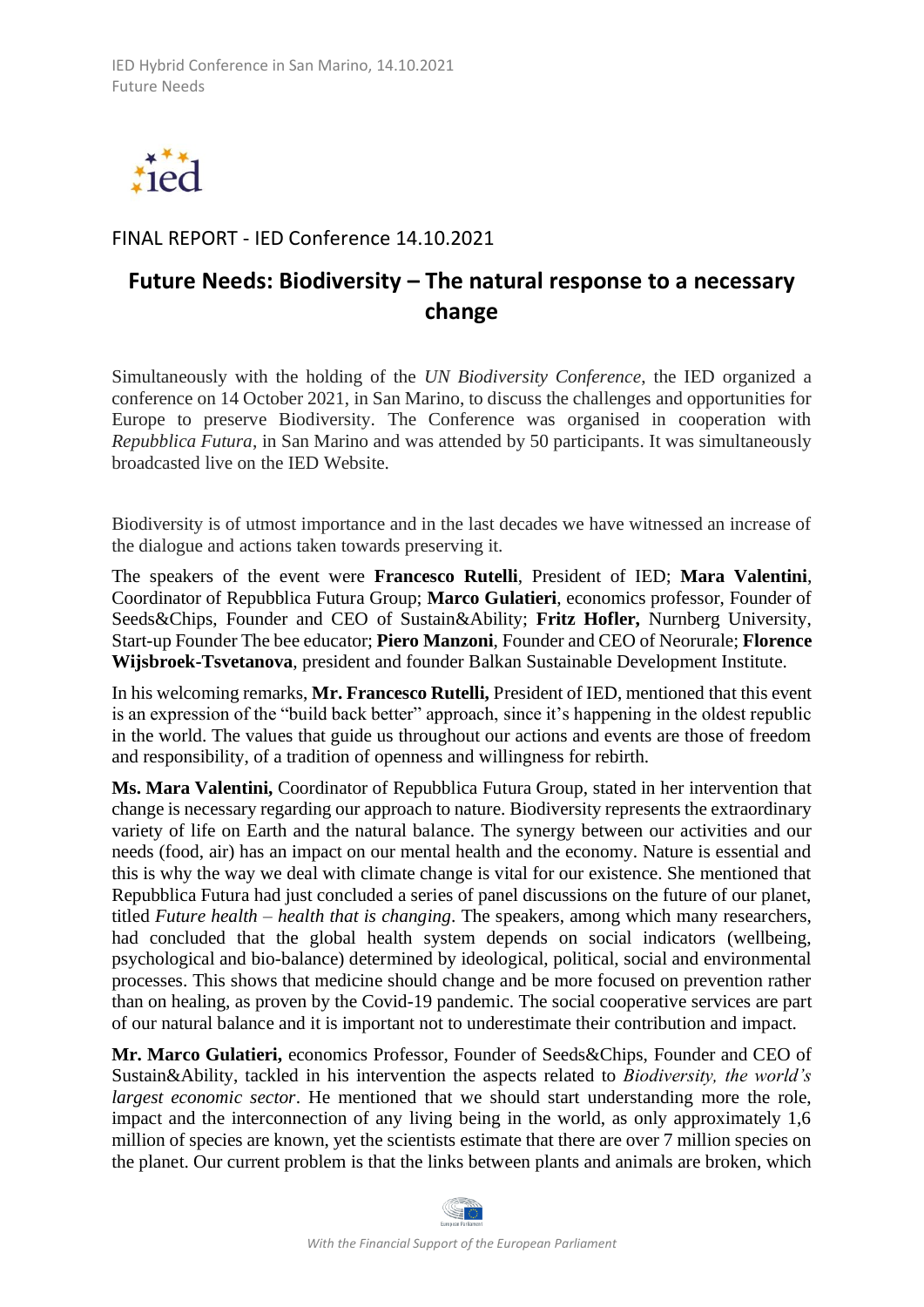has an impact on the whole natural chain. A holistic vision of nature is needed as currently there is only a limited perspective. For instance the bumblebees are essential, because they are responsible for pollinating 75% of what we eat. Yet we have been causing the disappearance of these pollinating insects.

One clear example of biodiversity loss is the biodiversity in the agri-food sector. Of an approximately 30 000 edible plants, only 7 000 plants have been used by humans across history and in the last decades we have been cultivating approximately150 types of plants. Moreover, only 30 types of plants cover the food needs of the entire planet and just 3 types of plants make up more than 50% of our daily intake (rice, wheat, corn). As a species we are essentially destroying biodiversity, by cutting the links between species.

Biodiversity is also important for the world economy, as 60% of the world GDP depends on biodiversity (agro-alimentary sector, pharmaceutical, textile, tourism, chemical, building, ecosystemic services). By talking about money, we should talk about the costs of the loss of biodiversity, which generates and is caused by climate change (vicious circle). For instance, the World Economic Forum estimates that, by investing in biodiversity, by 2030, we can generate 9 trillion euro and create 395 million jobs.

It is estimated that in 2050, approximately 70% of our population will live in the cities (3 times more than in the 1950s). Therefore the importance of parks and gardens in cities for biodiversity will be essential and green corridors are very important (peri-urban and urban green areas) for the survival of plants and animals – *From "Nice to have" to "Must have"*.

**Mr. Fritz Hofler,** Nurnberg University, Start-up Founder *The bee educator*, addressed the question of *Improving biodiversity in existing agricultural frameworks*. The cornerstone of his intervention was centred on **The Agrobiodiversity Project**, funded by the Bavarian State Ministry of Food and Agriculture (October 2020 – spring 2024). The project is implemented in Triesdorf, northern Bavaria, and within this project various measures for agrobiodiversity are currently being researched and tested at the agricultural training institutes in Triesdorf, mainly in close cooperation between the crop production and beekeeping departments. The aim of this project is to identify possible solutions for the federal government's arable farming strategy, by making the agricultural landscape more permeable to biodiversity through targeted measures and cooperation. This means that biodiverse structures should be established across entire troughs or habitats; in addition to the existing fringing structures, flowering areas or strips of water, other areas are to be upgraded to so-called biotope stepping stones. The influences of management measures are tested and evaluated on the conventional and ecological areas of the Middle Franconia district.

For **Mr. Piero Manzoni,** Founder and CEO of Neorurale,addressing the question of *Investing in biodiversity, agrifood tech and circular economy: the NeoruraleHub case*, implies that the future needs an optimal use of natural resources. He mentioned that it is not possible to prioritize resources such as water, air, energy, soil, biodiversity, one against the other. With the increased population, the problem of resources is not easily solved.

In 2050 there will be 10 billion people, while today 45% of the population lives in cities. By 2050, there is a need to increase the agricultural production by 60%, while today about 33% of soils is already mid-to-highly degraded due to loss of fertility. The migration from the rural areas to the cities also creates problems, since cities offer more services. Nowadays, 3,4% of the Earth's surface is covered by cities and by 2050, 70% of the world's population would live in the cities. Cities need food and energy, which cannot be produced in the cities. Other problems will be the rubbish management and pollution.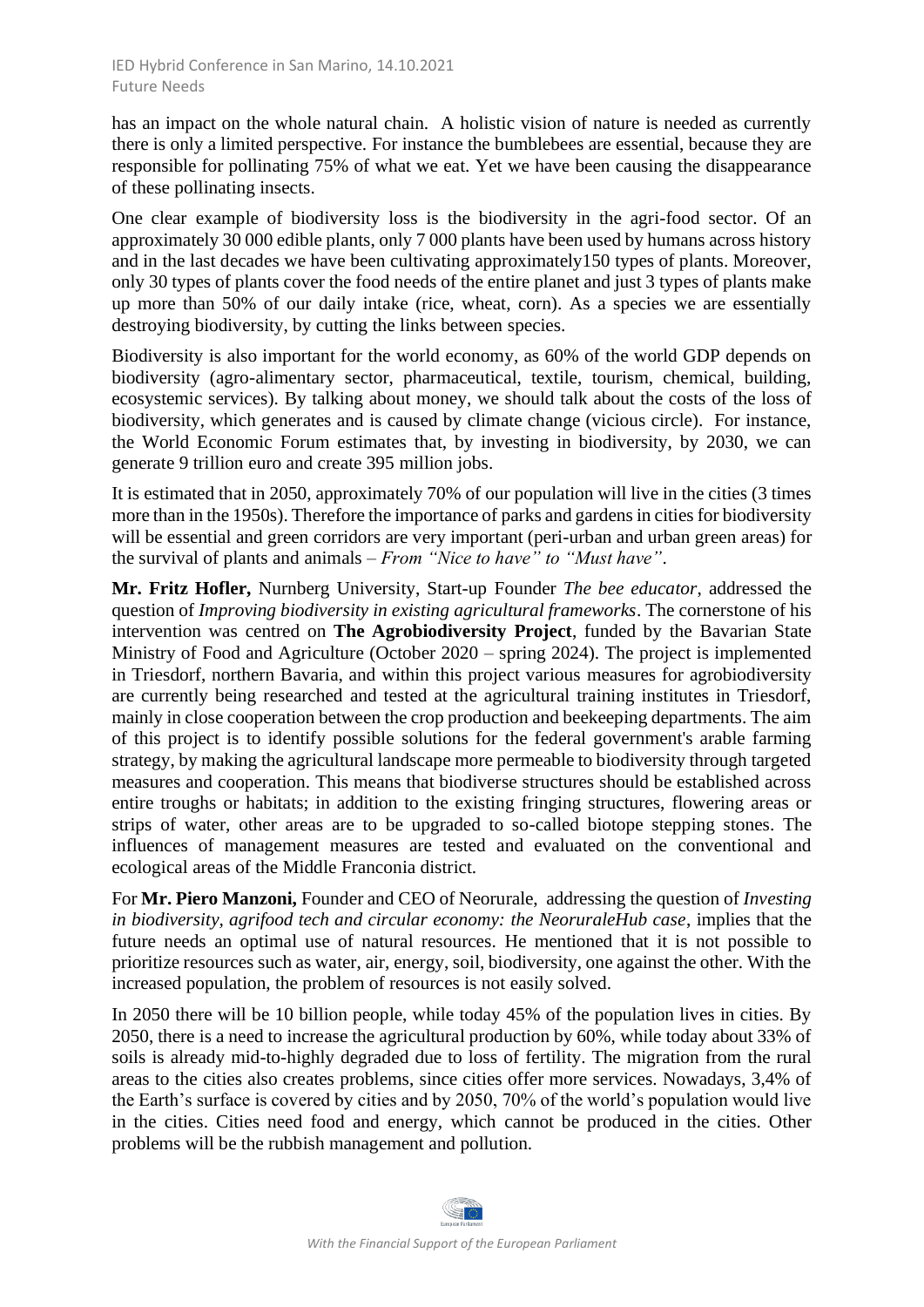## IED Hybrid Conference in San Marino, 14.10.2021 Future Needs

One solution is provided by the NeoruraleHub, which offers solutions to create a living, thriving and biodiverse ecosystem in order to improve quality of life and value of agricultural suburbs, turning their mission from food producers to ecosystem and environment service providers for the surrounding cities. In 1996, NeoruraleHub, in cooperation with three international Universities, launched a project involving an area of about 500 hectares in the southern suburbs of Milan. This experiment was aimed at improving the so-called "agricultural desert" of northern Italy, where agricultural land is fully exploited in the most intensive way for food production, and, since ever, no relevant free space is left for animals and flora. This area, called Cassinazza, was redesigned according to the prehistorical status of Po Valley: about 1,8 million trees were planted, while wetlands and bio-filters cans were created for land protection and water purification. The results were impressive: **Biodiversity** increased up to +180%; **Soil fertility** increased by 153%; **Crop productivity** increased on average by 30%; **Cultivation costs** reduced by 18%; an increase of 3% in net earnings from farming activities, at market price.

In his intervention, he mentioned that the "agricultural desert" resulted from a political decision, because the farmers receive incentives through the Common Agriculture Policy of the EU, which they use for productions with higher costs of production than what they would make by selling them, because the globalization resulted in the commodification of crops.

**Ms. Florence Wijsbroek-Tsvetanova,** President and Founder, Balkan Sustainable Development Institute, had an intervention focused on the topic of *Acting together to preserve biodiversity in Europe? Regulatory framework of the EU, Member States and the place of stakeholders in the actions***.** She mentioned that by 2050, the population will double, the economic growth will increase by 4 times, while the exports will increase by 10 times. It is worth remembering that biodiversity is important for each and everyone of us. Additionally it is important for our children, since what we do will impact them and it is important for the development of the territories, the countries, the EU and for the entire planet. Biodiversity is the entire living fabric of our planet: genetic diversity, diversity of species and diversity of ecosystems. Each human being is an ecosystem. Biodiversity should not be seen in a narrow perspective, just by recycling and measuring the impact on the nature of the economic activity.

At this moment, the problems of climate change and the problems of biodiversity are going together. At the international level, there is increased pressure for reuniting these areas, in order to have a more holistic and global approach, which could enhance the coherence and effectiveness of the actions.

Under the European Green Deal, the European Commission adopted its EU Biodiversity Strategy last year, which aims to put Europe's biodiversity on a path to recovery by 2030. The Strategy has the advantage of having a holistic approach, with specific targets for each stakeholder. The governance remains the most important part, because without transversal action and the reinforcement of member states, the results would be small.

Afterwards a session of Q&A took place with a key question addressing the topic of regeneration of agricultural deserts into areas rich in flora and fauna. What kind of incentives were dedicated for farmers in this initiative?

For **Piero Manzoni**, if we put together 7-8 farmers in a consortium forming 100 ha of cultivated area, they can afford to lose 10% of the total surface in order to create a protected area (natural barriers), and invest in the 90% of the remaining area in order to produce as for the entire nominal area, with reduced costs (no use of fertilizers and pesticides). The CAP should offer incentives for such areas, because the farmers would be interested.